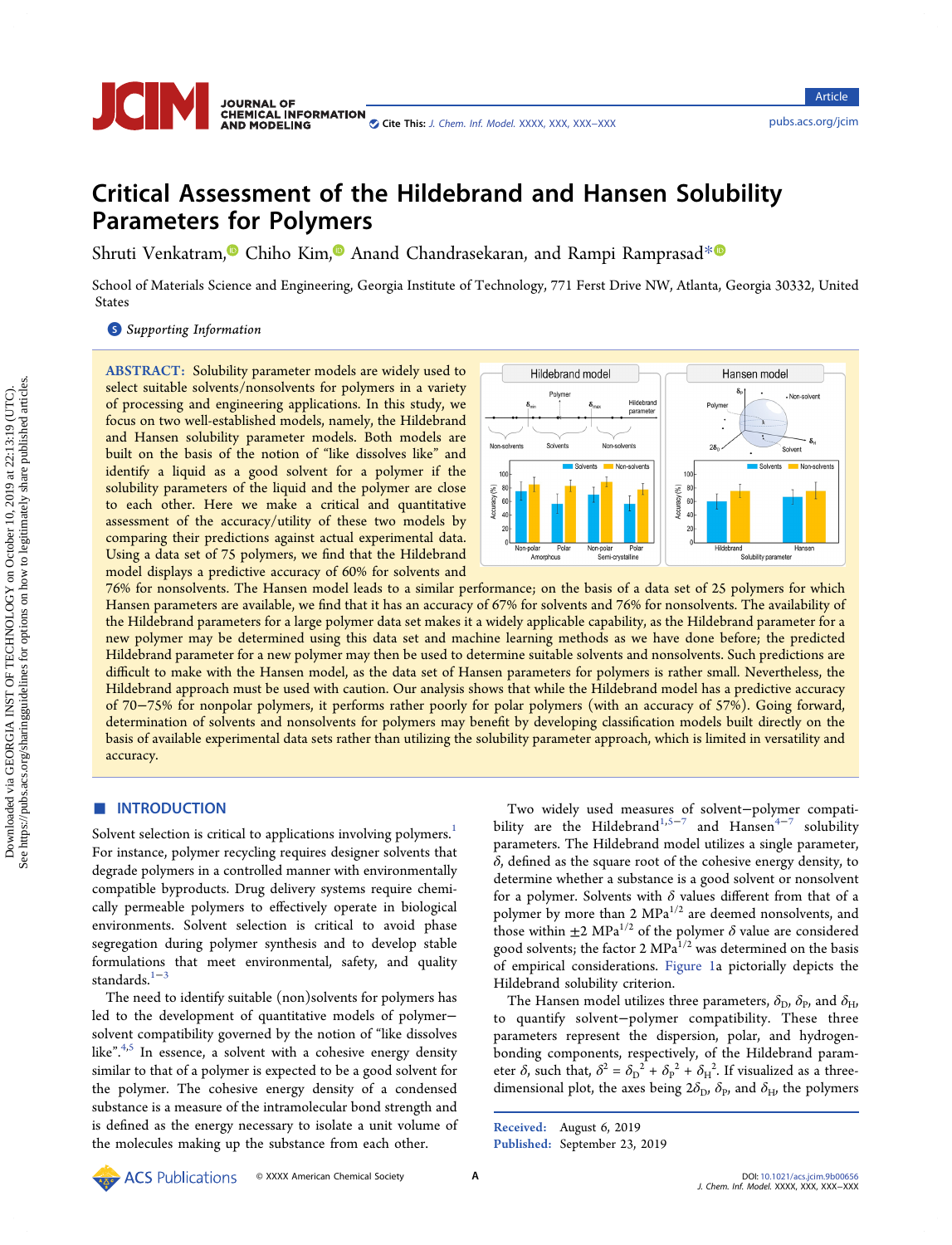<span id="page-1-0"></span>

Figure 1. Solubility criteria of (a) the Hildebrand solubility parameter ( $\delta$ ), where the solvent Hildebrand values are within  $\pm 2$  MPa<sup>1/2</sup> of the polymer Hildebrand value  $(\delta_{\text{polymer}})$  and the nonsolvent Hildebrand values are differ by more than  $2 \text{ MPa}^{1/2}$ , and (b) the Hansen solubility model, where the three axes represent the dispersion  $(\delta_{\rm D})$ , polar  $(\delta_{\rm P})$ , and hydrogen-bonding  $(\delta_H)$  components, and solvents and nonsolvents fall within or outside a sphere of radius  $R = 8$  MPa<sup>1/2</sup> centered on the polymer, respectively.

and solvents are represented by points in this space. Those solvents within a sphere of radius  $R = 8 \text{ MPa}^{1/2}$  centered at a point corresponding to a polymer are deemed to be good solvents for that polymer, and those solvents falling outside the sphere are considered nonsolvents. Again, the factor 8  $MPa^{1/2}$ was determined on the basis of empirical considerations. Figure 1b pictorially depicts the Hansen solubility criterion.

In this study, we critically assess the performance of both the Hildebrand and Hansen models by directly comparing their predictions against actual experimental data (collected from the Polymer Handbook) on solvents and nonsolvents for a benchmark set of polymers. The model predictions were based on the criteria described above and portrayed in Figure 1. A challenge we had to overcome in this study is that the Hildebrand and Hansen solubility parameters are available for only limited numbers of polymers (although the solubility parameters are available for numerous solvents). For those polymers for which experimental data on solvents and nonsolvents were available but the Hildebrand parameter was not available, a previously developed machine learning (ML) model<sup>8</sup> was used first to predict the Hildebrand parameter, followed by application of the criterion discussed above to predict solvents and nonsolvents. The Hansen model values were available for only 25 polymers-too few to train a ML model. Thus, Hansen model assessments were performed only for these 25 polymers.

Overall, we conclude that both the Hildebrand and Hansen parameters provide limited accuracy. For a data set of 75 polymers, we find that the Hildebrand model predicts solvents with an accuracy of 60% and nonsolvents with an accuracy of 76%. The Hansen model is similarly evaluated using a data set of 25 polymers for which the Hansen values are available. We find that its predictive capability is similar to that of the Hildebrand model, with a predictive accuracy of 67% for solvents and 76% for nonsolvents. The quantity and diversity of polymers for which the Hildebrand parameters are available (and the Hansen parameters are not) makes it a suitable candidate to predict solvents and nonsolvents for polymers. For new polymers, this data set and ML methods can be used to predict the Hildebrand parameter. However, the performance of the Hildebrand parameter is not uniform across the chemical space of polymers. From this study, we find that the Hildebrand model's predictive capability is better for nonpolar polymers (with an accuracy of 70−75%) than for polar polymers (with an accuracy of 57%). To overcome these limitations, the next steps for more accurate solvent predictions for polymers could be to use the experimental data sets as is with classification models rather than go through the intermediate route with solubility parameters. This approach may lead to a higher success in capturing complex relationships between polymers and solvents.

### ■ METHODS AND DATA SETS

Experimental Data on Solvents and Nonsolvents. Experimental data on solvents and nonsolvents for polymers are well-documented in the Polymer Handbook by Brandup et al.<sup>[9](#page-5-0)</sup> In some cases, solvents and nonsolvents are specified as generic organic substances like alcohols, esters, ethers, ketones, acids, and hydrocarbons. However, solubility models are defined for specific organic compounds. Therefore, to apply solubility models, generic compounds (e.g., alcohols) found in data sources were replaced by specific common organic solvents (e.g., methanol, ethanol, etc.) to allow for the application of solubility models. For the example of poly- (ethylene oxide), the generic groups tabulated in the Polymer Handbook as (non)solvents were replaced by specific substances as follows (highlighted in bold in Table 1):

### Table 1. Solvents and Nonsolvents with Generic Compounds and Specific Organic Compounds for Poly(ethylene oxide)

Solvents and Nonsolvents from the Literature<sup>9</sup> (Generic Compounds in Bold)

- Solvents: acetonitrile, alcohols, benzene, chloroform, cyclohexanone, dimethylformamide, esters, water (cold)
- Nonsolvents: aliphatic hydrocarbons, water (hot), ethers, dioxane Expanded Solvents and Nonsolvents with Specific Solvents $^{9-11}$  $^{9-11}$  $^{9-11}$  $^{9-11}$  $^{9-11}$  (Generic Compounds Replaced by Specific Solvents in Bold)
- Solvents: acetonitrile, methanol, ethanol, tert-butyl alcohol, methyl isobutyl carbinol, diethylene glycol, 2-ethylhexanol, furfuryl alcohol, benzyl acetate, propyl acetate, tert-butyl acetate, hexyl acetate, isoamyl acetate, water (cold)
- Nonsolvents: hexane, heptane, pentane, water (hot), tetrahydrofuran, diethyl ether, ethylene glycol dimethyl ether, dipropylene glycol methyl ether, diethylene glycol monomethyl ether, dioxane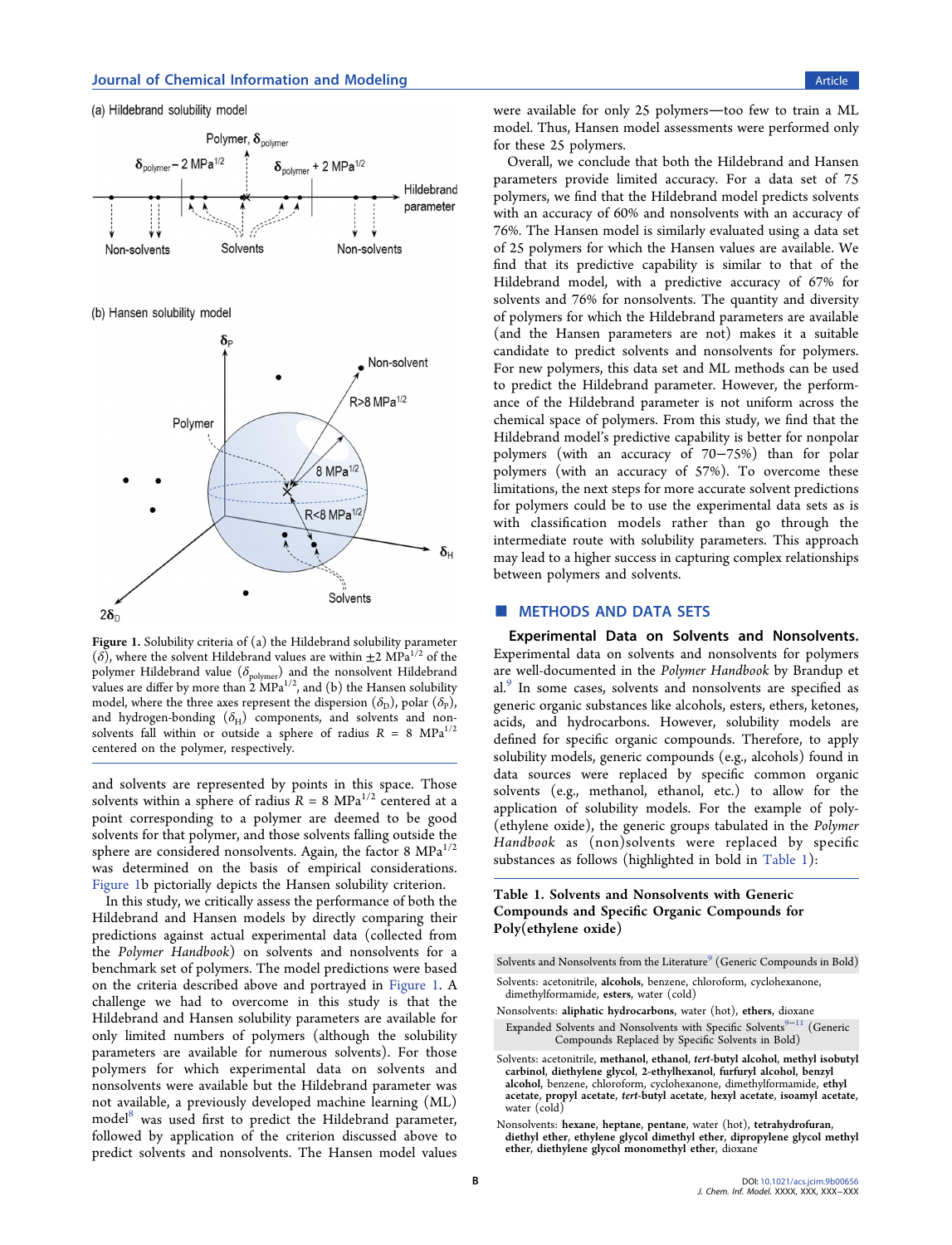# Table 2. Data Set for the Assessment of the Hildebrand Solubility Model across Different Polymer Classes<sup>[9,12](#page-5-0)−[40](#page-6-0)</sup>

| polymer class               | polymers                                                                                                                                                                                                                                                                                                                                                                                                                                                                                                                                                                                                                                     |
|-----------------------------|----------------------------------------------------------------------------------------------------------------------------------------------------------------------------------------------------------------------------------------------------------------------------------------------------------------------------------------------------------------------------------------------------------------------------------------------------------------------------------------------------------------------------------------------------------------------------------------------------------------------------------------------|
| amorphous<br>nonpolar       | atactic polypropylene, atactic polystyrene, poly(phenylene oxide), cis-polyisoprene, poly(1,3-butadiene), atactic poly(1-butene), atactic poly(cyclohexyl-<br>ethylene), poly(a-methylstyrene), low-mol.-wt. poly(phenylacetylene), atactic poly(cyclohexenylethylene), poly(4-acetoxystyrene), poly(1-hexene)                                                                                                                                                                                                                                                                                                                               |
| amorphous polar             | poly(vinyl chloride), poly(ether imide), polycarbonate, poly(methyl methacrylate), polyurethane, atactic poly(acrylic acid), poly(ethyl methacrylate),<br>poly(vinyl methyl ether), poly(isobutyl vinyl ether), poly(tert-butyl vinyl ether), polyacetaldehyde, poly(2,6-dimethyl-1,4-phenylene oxide), poly(vinyl<br>acetate), poly(2-chlorobutadiene), poly(4-hydroxystyrene), poly(n-propyl methacrylate)                                                                                                                                                                                                                                 |
| semicrystalline<br>nonpolar | isotactic polypropylene, isotactic polystyrene, poly(methylpentene), high-density polyethylene, poly(phenylene sulfide), polyallene, poly(1,2-butadiene),<br>high-mol.-wt. poly(phenylacetylene), polyacetylene, cyclo-poly(methylene) polyisobutene, isotactic poly(cyclohexenylethylene), poly(2-tert-butyl-1,3-<br>butadiene), poly(dicyclopentadiene), poly(5,7-dimethyl-1,6-octadiene), poly(1,4-diphenyl-1,3-butadiene), isotactic poly(1-butene), isotactic poly(4-<br>methyl-1-pentene), poly(cyclopentene), poly(acenaphthylene), poly(1,3-cyclohexadiene)                                                                          |
| semicrystalline<br>polar    | polyacrylonitrile, nylon-6,6, polyethylene terephthalate, poly(oxymethylene), poly(vinyl alcohol), isotactic poly(acrylic acid), poly(1-methoxybutadiene),<br>poly(2-chlorobutadiene), poly(2-chloromethylbutadiene), poly(ethylene oxide), poly( $\epsilon$ -caprolactone), poly( $\epsilon$ -caprolactam), poly(vinyl methyl ketone),<br>poly(vinyl fluoride), poly(vinylidene chloride), poly(vinyl bromide), poly[bis(methylthio)acetylene], poly(p-chlorostyrene), poly(styrenesulfonic acid),<br>poly(methacrylonitrile), poly(vinyl formal), poly(vinyl trifluoroacetate), poly(2-vinylpyridine), poly(propylene oxide), polyurethane |

- alcohols: methanol, ethanol, tert-butyl alcohol, methyl isobutyl carbinol, diethylene glycol, 2-ethylhexanol, furfuryl alcohol, benzyl alcohol
- esters: ethyl acetate, propyl acetate, tert-butyl acetate, hexyl acetate, isoamyl acetate
- aliphatic hydrocarbons: hexane, heptane, pentane
- ethers: tetrahydrofuran, diethyl ether, ethylene glycol dimethyl ether, dipropylene glycol methyl ether, diethylene glycol monomethyl ether

All of the generic substances present in this study and their associated specific organic solvents used for the purpose of the assessment of the solubility parameters are listed in the [Supporting Information.](http://pubs.acs.org/doi/suppl/10.1021/acs.jcim.9b00656/suppl_file/ci9b00656_si_002.pdf)

Hildebrand and Hansen Solubility Parameters. To assess the solvent prediction capability of the Hildebrand model, a benchmark polymer data set (shown in Table 2) containing 75 polymers classified into four categories, viz., 12 amorphous nonpolar polymers, 17 amorphous polar polymers, 21 semicrystalline nonpolar polymers, and 25 semicrystalline polar polymers was used. Since the Hildebrand solubility parameters were not available for all of the polymers (although the solubility parameters are available for most solvents), the Hildebrand values for the polymers in the data set were predicted using a previously developed Gaussian process regression (GPR)  $ML$  model.<sup>[8](#page-5-0)</sup>

To train the machine learning model, 113 polymers were used, and all of them are plotted in Figure 2. The model performance was assessed using a learning curve in the work by



Figure 2. Performance of the Hildebrand solubility machine learning model developed using Gaussian process regression (GPR) for the prediction of unknown polymer Hildebrand solubility values.

Kim et al.<sup>[8](#page-5-0)</sup> However, the final model used for the prediction of the solubility parameter uses all 113 data points to ensure maximum diversity, and therefore, there is no validation set. The root-mean-square error for the model prediction is 0.49  $MPa^{1/2}$ , and the model performance plot is shown in Figure 2. Each polymer in this data set has corresponding experimentally determined solvents and nonsolvents that are documented in the Polymer Handbook by Brandup et al. $9,12$ 

The evaluation of the solvent prediction capabilities of the Hansen model was conducted using 25 polar and nonpolar polymers (shown in [Table 3\)](#page-3-0). The size of the polymer data set was constrained by the scarcity of data for the Hansen parameter. The Hansen parameters for polymers were collected from the official Hansen parameter website. $41,42$ For comparison, the data set was also assessed using the Hildebrand model, where the parameter values were obtained using the ML model described above. Each polymer in this data set has corresponding experimentally determined solvents and nonsolvents that are documented in the Polymer Handbook by Brandup et al.<sup>9</sup> The Hildebrand and Hansen parameter values for all of the solvents and nonsolvents were obtained from the literature. $9,42$  $9,42$ 

Assessment Procedure. To assess the Hildebrand model, the benchmark polymer data set and its associated experimental solvents and nonsolvents (as described above) were evaluated using the miscibility criterion depicted in [Figure 1](#page-1-0)a. Similar Hildebrand parameters indicate miscibility, i.e., the difference between the Hildebrand parameters of a miscible solvent–polymer pair should not exceed ±2 MPa<sup>1/2</sup>. For nonsolvent−polymer pairs, the difference between the Hildebrand parameters must be greater than  $\pm 2 \text{ MPa}^{1/2}$ . The (non)solvent prediction accuracy was calculated using this miscibility criterion for each (non)solvent-polymer pair.<sup>6,[7](#page-5-0)</sup>

Likewise, the Hansen model was evaluated using the aforementioned data set and its associated solvents and nonsolvents. The miscibility criteria depicted in [Figure 1\(](#page-1-0)b) is used to assess the model where miscible polymer−solvent pairs are within  $\pm 8$  MPa<sup>1/2</sup> and polymer-nonsolvents are greater than  $\pm 8$  MPa<sup>1/2</sup>. Each (non)solvent-polymer pair was evaluated using this criterion. $4,41-43$  $4,41-43$  $4,41-43$  $4,41-43$ 

For every polymer in the Hildebrand and Hansen data sets, the (non)solvent prediction accuracy was calculated as the percentage of (non)solvents correctly predicted by the solubility models. Then, to estimate the performance of these models across the polymer space, the population statistics for each data set was determined using a wellestablished statistical resampling method called bootstrapping. The bootstrap method is a statistical technique for estimating the mean and standard deviation of a population by averaging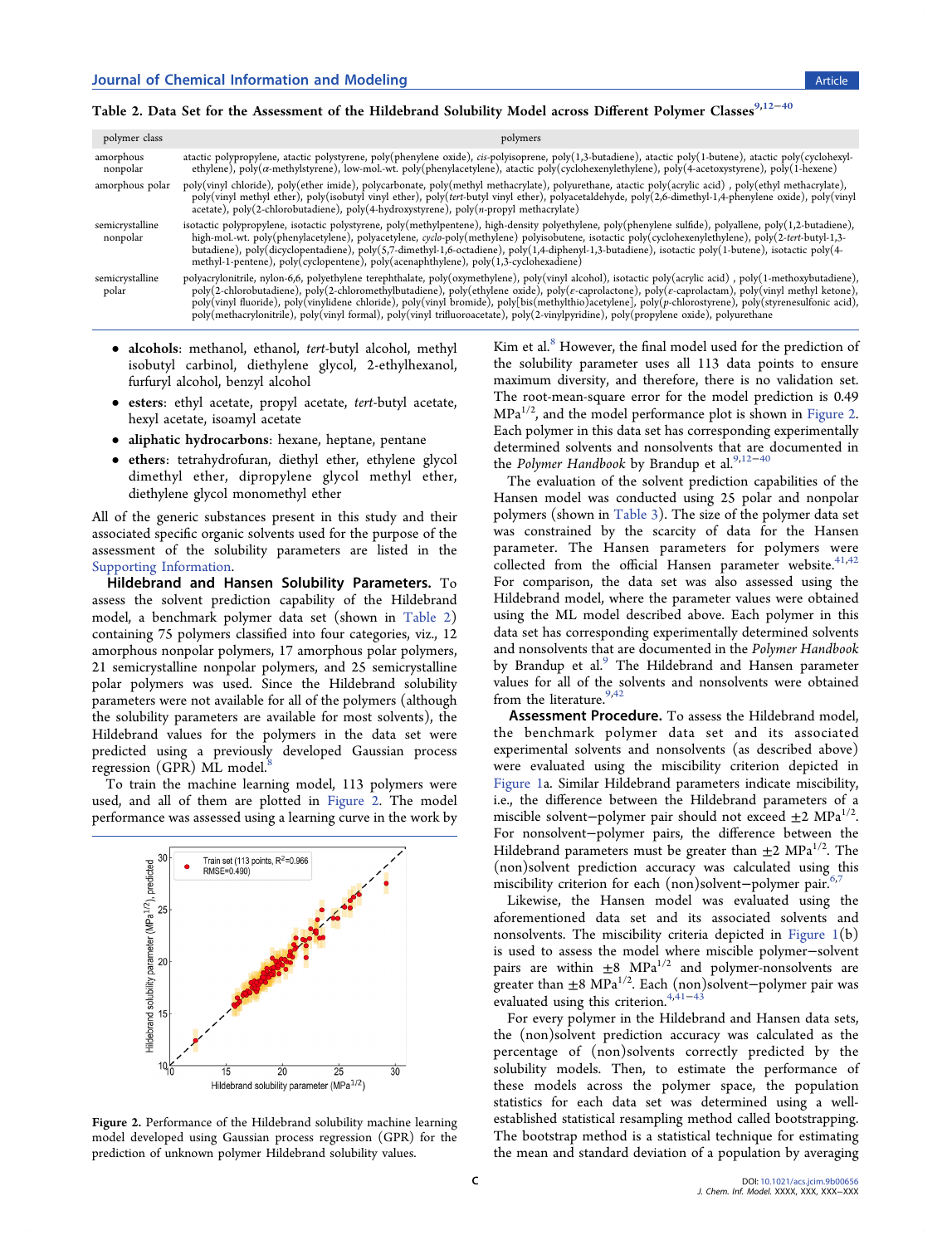## <span id="page-3-0"></span>Table 3. Data Set for the Assessment of the Hansen Solubility Model $^{41,42}$  $^{41,42}$  $^{41,42}$  $^{41,42}$  $^{41,42}$

polyethylene, polypropylene, polystyrene, poly(vinyl chloride), polyacrylonitrile, poly(methyl methacrylate), poly(ethyl methacrylate), polycarbonate,<br>polycaprolactone, poly(vinyl acetate), nylon-6,6, poly(ethylene terepht polysulfone, poly(ether sulfone), poly(oxymethylene), poly(vinylpyrrolidone), poly(vinyl butyral), poly(vinylidene fluoride), poly(phenylene oxide), polyurethane<br>alcohol, poly(lactic acid)<br>alcohol, poly(lactic acid)

estimates from a smaller data set. In this method, larger data sets, representative of the population, are constructed by randomly duplicating entries in the smaller data set. This allows a given sample to be included in the larger data set more than once and is commonly called sampling with replacement. These larger data sets can then be used to calculate the population statistics, namely, the mean and the standard deviation. By this method, larger data sets representative of the polymer population were constructed for both the Hildebrand and Hansen data sets. The larger data sets comprised 1000 samples and were constructed by randomly sampling each smaller original data set with replacement. These data sets were used to assess the (non)solvent prediction accuracy for each polymer, and the associated error bars arise from the bootstrapping process. Although we did not explicitly account for the uncertainty from the ML predictions, the RMSE of the ML model is low  $(0.49 \text{ MPa}^{1/2})$ , and we believe that the bootstrapping process captures the statistical uncertainty that arises from the (non)solvent prediction variability in the data set. Furthermore, we also believe that the prediction trends will remain unchanged given the inherent capability of the Hildebrand parameter to capture only the van der Waals forces for a given system and the lack of data on the Hansen parameter for polymers.

#### ■ RESULTS AND DISCUSSION

Assessment of the Hildebrand Solubility Parameter Across Different Polymer Classes. The performance of the Hildebrand parameter for solvents and nonsolvents for the four distinct classes of polymers is shown in Figure 3. The



Figure 3. Performance of the Hildebrand parameter for 75 polymers across polymer classes for solvents and nonsolvents.

Hildebrand parameter was originally developed for amorphous nonpolar polymers, and its prediction capability is known to falter for semicrystalline and polar polymers.<sup>[7](#page-5-0)</sup> Here we evaluated its prediction capabilities quantitatively across four different polymer classes: amorphous polar, amorphous nonpolar, semicrystalline polar, and semicrystalline nonpolar. The Hildebrand approach predicts solvents for nonpolar

polymers more accurately than for polar polymers. The solvent predictions for amorphous nonpolar and semicrystalline nonpolar polymers reach accuracies of 77% and 72%, respectively. However, the performance deteriorates for polar polymers: 59% for amorphous polar polymers and 57% for semicrystalline polar polymers. At greater than 78%, the parameter performance is uniformly satisfactory for nonsolvent prediction for all polymer classes.

The performance trend of the parameters for solvents can be explained by the nature of the interactions captured by the Hildebrand parameter and the interactions at play for various classes of polymers. The Hildebrand parameter essentially captures the total cohesive interactions, which include the dispersion forces, dipole−dipole interactions, and hydrogenbonding interactions for a molecule. For nonpolar polymers, which do not have noteworthy polar or hydrogen-bonding contributions, the total cohesive energy suffices as the primary criterion for solubility. For polar polymers, specific interactions like hydrogen bonding play a crucial role that the Hildebrand parameter, as a single parameter, is unable to explicitly capture. For instance, polycarbonate (PC) and poly(methyl methacrylate) (PMMA) are well-known polar amorphous polymers. Acetone is a solvent for PMMA but is a nonsolvent for PC, and yet the three systems have similar Hildebrand parameters. Acetone is a polar aprotic solvent and therefore does not have hydrogen atoms that can form hydrogen bonds during solvation. Therefore, the PMMA−acetone solubility can be explained by a polymer-specific polar or hydrogen-bonding interaction that is absent in the PC−acetone interaction, which the single-parameter Hildebrand model is incapable of predicting.<sup>[1,7](#page-5-0)[,44](#page-6-0)</sup> Additionally, the solvent and nonsolvent temperatures also play an important role in solubility by altering the free energy of mixing, which the parameter does not consider. For nonsolvents, the Hildebrand parameter has a reasonable level of accuracy since the criterion is based on exclusion.

Despite its disadvantages, the Hildebrand parameter can be used to predict solvents for nonpolar polymers with reasonable accuracy and to predict nonsolvents for all classes of polymers. Additionally, the Hildebrand parameter has an expansive data set for polymers, and we have utilized this to train an ML model that predicts the parameter values for a new polymer or polymers absent from the data set. This development has led to a user-friendly ML-based screening tool to predict solvents and nonsolvents for a queried polymer using the Hildebrand parameter. This tool is implemented at [www.polymergenome.](http://www.polymergenome.org) [org](http://www.polymergenome.org).

Assessment of the Hansen Solubility Parameter and Its Comparison to the Hildebrand Parameter. The performance of the Hansen and Hildebrand solubility parameters for 25 polymers and their associated solvents and nonsolvents is shown in [Figure 4.](#page-4-0) As expected, we find that the average solvent prediction accuracy of the Hansen model (69%) is higher than that of the Hildebrand model (60%). The nonsolvent accuracies of the two methods are equal (76%).

The Hansen parameter was developed to overcome a major inadequacy of the Hildebrand parameter by the inclusion of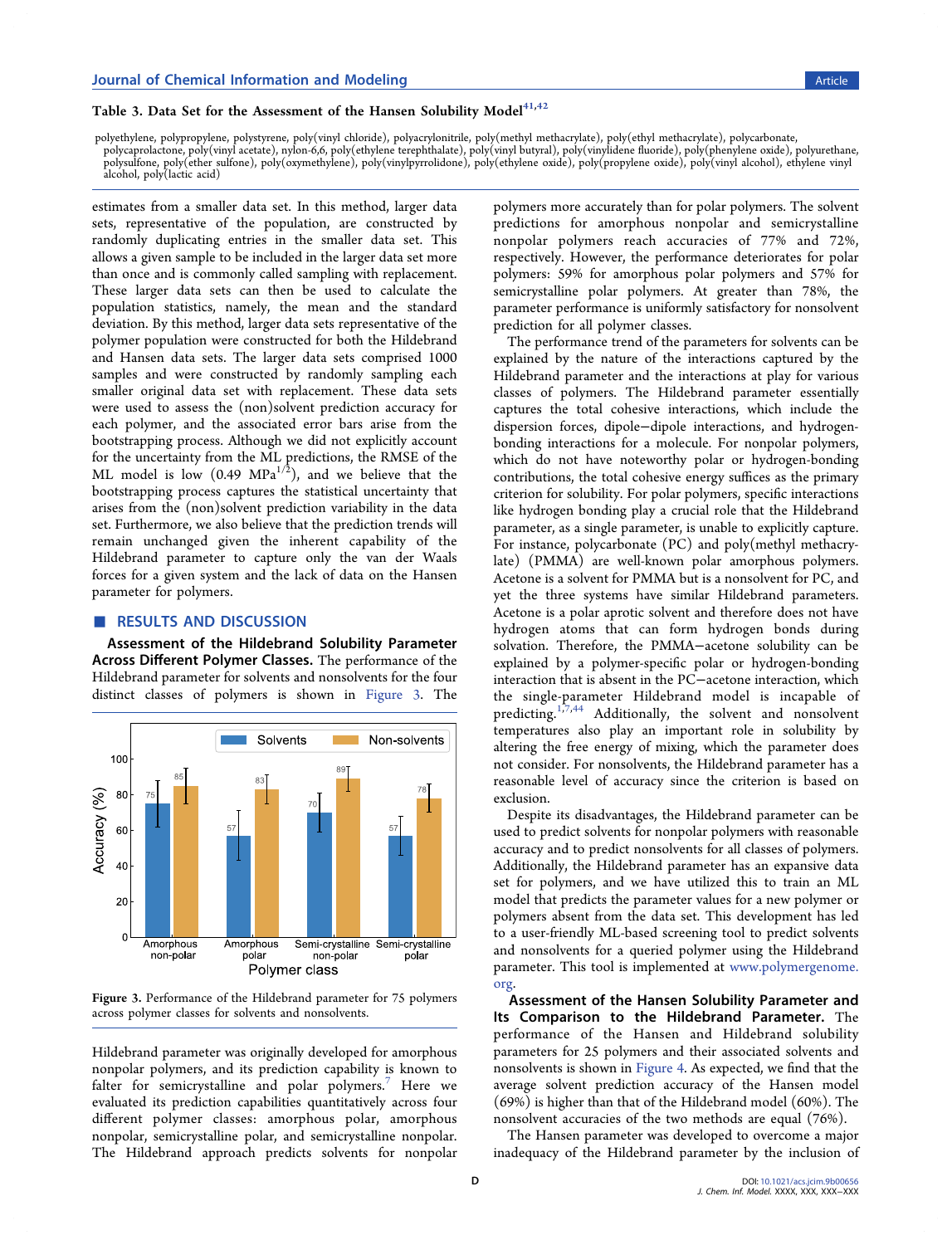<span id="page-4-0"></span>

Figure 4. Performance of the Hildebrand and Hansen solubility parameters for 25 polymers for solvents and nonsolvents.

the polar and hydrogen-bonding contributions. $42$  However, the difference between the accuracies of the parameters for polymer systems, especially polar polymers, is not striking. We find that the Hildebrand parameter is equivalent to or outperforms the Hansen parameter in solvent predictions for 12 polar polymers, which constitute 48% of the Hansen data set. The reasonable nonsolvent accuracy implies that the parameters can be used interchangeably for this purpose.

The Hansen parameter's lack of significant improvement can be attributed to two reasons. First, the parameter is heavily biased toward its dispersion component, which captures the nonpolar interactions of a molecule. The dispersion component has a multiplier of 2 attached to it, which diminishes the contributions of the polar and hydrogenbonding parameters. Second, polymer solubility is a complex process involving swelling, diffusion, and solvation processes that are often dependent on the polymer structure and other physical attributes like the solvation temperature and solvent concentration.<sup>1</sup> These parameters are not represented in the Hansen model or the Hildebrand model, and their inclusion could be used to develop a better solubility model.

### ■ OUTLOOK

The heuristic nature of the Hildebrand and Hansen models renders them easy to use but results in significant drawbacks and limitations. Polymer solubility is an inherently complex process and depends on a multitude of chemical, morphological, thermodynamic, and kinetic factors. Quantifying such a phenomenon using a limited number of manually fitted parameters is an exceptionally challenging endeavor.<sup>[45](#page-6-0)</sup> For instance, both the Hildebrand and Hansen solubility parameters are completely unable to capture the specific nature of the interaction of water with polymers.<sup>[1](#page-5-0)[,41](#page-6-0)</sup> Another major drawback is the limited availability of the model parameter values for polymers, especially for the Hansen model[.4](#page-5-0) Indeed, in some cases conflicting values of the Hansen parameter have been reported for the same polymer.<sup>[46](#page-6-0)</sup> Moreover, for a newly designed polymer, it is difficult to obtain a measurement of the Hildebrand parameter or an estimate of the Hansen solubility parameter. Other solubility models, like the  $\chi$  parameter, have specific values/parameters for polymer−solvent pairs at given temperatures and concentrations, making it difficult to generalize to unexplored chemical space.<sup>47</sup>

To overcome these drawbacks, the solvent/nonsolvent data could be directly used to train an ML classifier and therefore bypass the requirement of obtaining intermediary solubility parameters. Such an approach is likely to possess significant advantages over the Hildebrand and Hansen criteria because of its ability to learn from a larger chemical space without the requirement of generating empirically derived parameters. Modern ML algorithms like deep neural networks could capture the highly nonlinear multivariate mapping between the characteristics of a polymer and its solubility in a given solvent.

### ■ **CONCLUSIONS**

This study critically examines and establishes a predictive baseline for two well-established solubility models (based on the Hansen and Hildebrand solubility parameters) that are widely utilized to characterize polymer solubility in solvents. This comparative study could be used to make informed decisions when utilizing the models for solvent predictions and could also be used as a baseline for new polymer solubility models. Key findings from this study are summarized below:

- We find that the Hildebrand model has a better solvent prediction accuracy for nonpolar polymers than for polar polymers. The nonsolvent prediction accuracy is uniformly high for all polymer classes. The higher solvent prediction accuracy for nonpolar polymers can be attributed to the accurate representation of van der Waals forces by the Hildebrand parameter. The lower solvent prediction accuracy for polar polymers occurs because polar and hydrogen-bonding contributions are lacking in the single-parameter Hildebrand model.
- We find that the Hildebrand and Hansen models have similar prediction accuracies for solvents and nonsolvents for polymers. Considering that the Hansen model was developed as an improvement of the Hildebrand model, the insignificant difference in the two models' performance can be attributed to the scarcity of available data for the Hansen model and the complexity of polymer solubility, as neither model captures factors like temperature, concentration, or polymer molecular weight.

Traditional solubility parameters provide a simple and powerful gateway to understand polymer solubility by utilizing parameters that attempt to capture forces pertinent to solvation. This is particularly true of the Hildebrand approach, which may be widely used for a large portion of the polymer chemical space (e.g., using ML methods, as has been done at [https://www.polymergenome.org\)](https://www.polymergenome.org). However, the limited number of parameters such models contain are insufficient to capture the full complexity of polymer−solvent interactions. In the future, we aim to bypass the use of traditional solubilityparameter-based models and utilize experimental data as is with numerous potentially relevant features and ML algorithms to determine a unique structure−property mapping of solvent and polymer structures to their miscibility.

### ■ ASSOCIATED CONTENT

### **6** Supporting Information

The Supporting Information is available free of charge on the [ACS Publications website](http://pubs.acs.org) at DOI: [10.1021/acs.jcim.9b00656](http://pubs.acs.org/doi/abs/10.1021/acs.jcim.9b00656).

Polymer SMILES strings ([XLSX](http://pubs.acs.org/doi/suppl/10.1021/acs.jcim.9b00656/suppl_file/ci9b00656_si_001.xlsx))

Table of broad solvent classes and the associated specific solvents used in this validation study [\(PDF](http://pubs.acs.org/doi/suppl/10.1021/acs.jcim.9b00656/suppl_file/ci9b00656_si_002.pdf))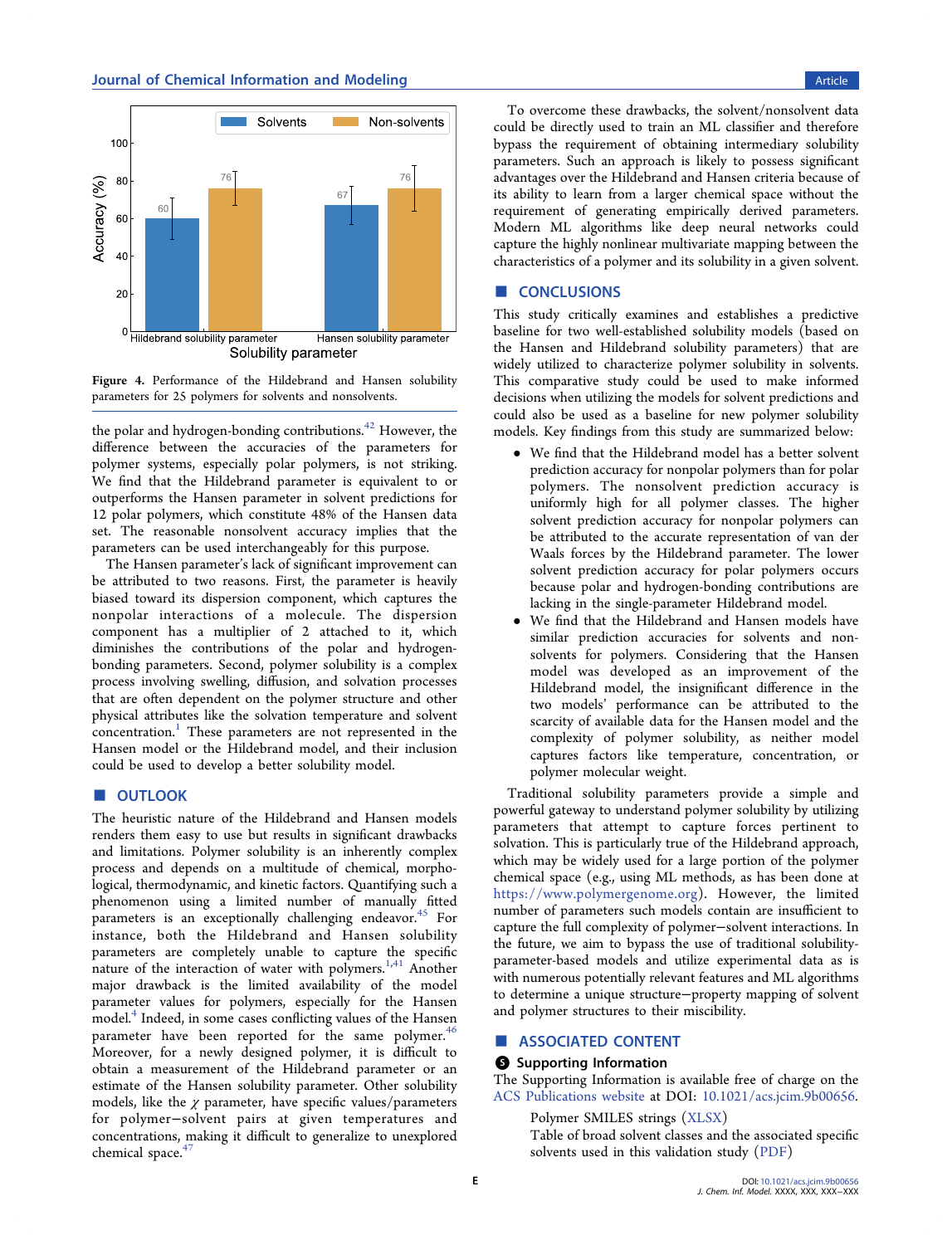### <span id="page-5-0"></span>■ AUTHOR INFORMATION

### Corresponding Author

\*E-mail: [rampi.ramprasad@mse.gatech.edu](mailto:rampi.ramprasad@mse.gatech.edu).

### ORCID<sup>®</sup>

Shruti Venkatram: [0000-0003-0306-8222](http://orcid.org/0000-0003-0306-8222)

Chiho Kim: [0000-0002-1814-4980](http://orcid.org/0000-0002-1814-4980)

Rampi Ramprasad: [0000-0003-4630-1565](http://orcid.org/0000-0003-4630-1565)

#### Notes

The authors declare no competing financial interest.

### ■ ACKNOWLEDGMENTS

We would like to thank Dr. Lihua Chen for her valuable inputs to this work. This work was supported by the Office of Naval Research 417 through Grants N00014-17-1-2656 and N00014- 16-1-2580.

#### ■ REFERENCES

(1) Miller-Chou, B. A.; Koenig, J. L. A Review of Polymer Dissolution. Prog. Polym. Sci. 2003, 28, 1223−1270.

(2) Srivastava, A.; Nauman, E. Kinetics of Solvent Induced Melting of Semi-crystalline Polymers. Polym. Mater.: Sci. Eng. 1993, 307−308.

(3) Kufner, M.; Kufner, S. Micro-optics and Lithography; Vu University Press: Amsterdam, 1997.

(4) Hansen, C. M. The Universality of the Solubility Parameter. Ind. Eng. Chem. Prod. Res. Dev. 1969, 8, 2−11.

(5) Barton, A. F. Solubility Parameters. Chem. Rev. 1975, 75, 731− 753.

(6) Burke, J. Solubility Parameters: Theory and Application; The Book and Paper Group of the American Institute for Conservation, 1984.

(7) Gilbert, M. Brydson's Plastics Materials, 8th ed.; Elsevier, 2017; pp 75−102.

(8) Kim, C.; Chandrasekaran, A.; Huan, T. D.; Das, D.; Ramprasad, R. Polymer Genome: A Data-Powered Polymer Informatics Platform for Property Predictions. J. Phys. Chem. C 2018, 122, 17575−17585.

(9) Brandrup, J.; Immergut, E. H.; Grulke, E. A.; Abe, A.; Bloch, D. R. Polymer Handbook; Wiley: New York, 1989; Vol. 7.

(10) Murov, S. Properties of Solvents Used in Organic Chemistry. <http://murov.info/orgsolvents.htm> (accessed Sept 18, 2019).

(11) Cartwright, H. DOSE. The Dictionary of Substances and Their Effects, Edited by Sharat Gangolli. The Royal Society of Chemistry, Cambridge, England, 1999. Seven volumes with access to online electronic chemical safety database. 1295 (set of hardcopy volumes plus site-wide licence to electroic database). ISBN 0−85−85404− 803−0. Chem. Educ. 2000, 5, 98−99.

(12) Rennie, A. Mechanical Properties and Testing of Polymers; Springer, 1999; pp 23−24.

(13) Ehrenstein, G. W. Polymeric Materials: Structure, Properties, Applications; Carl Hanser Verlag GmbH Co KG, 2012.

(14) Tadokoro, H.; Takahashi, Y.; Otsuka, S.; Mori, K.; Imaizumi, F. Structure of Crystalline Polyallene. J. Polym. Sci., Part B: Polym. Lett. 1965, 3, 697−701.

(15) Mariani, A.; Fiori, S.; Chekanov, Y.; Pojman, J. A. Frontal Ringopening Metathesis Polymerization of Dicyclopentadiene. Macromolecules 2001, 34, 6539−6541.

(16) Natta, G.; Corradini, P. The Structure of Crystalline 1, 2 polybutadiene and of Other Syndyotactic Polymers. Rubber Chem. Technol. 1956, 29, 1458−1471.

(17) Marconi, W.; Mazzei, A.; Cucinella, S.; Cesari, M. Stereospecific Polymerization of 2-substituted-1, 3-butadienes. I. Crystalline Polymers of 2-tert-butyl-1, 3-butadiene. J. Polym. Sci., Part A: Gen. Pap. 1964, 2, 4261−4270.

(18) Kargin, V.; Kabanov, V.; Mirlina, S. Y.; Vlasov, A. Isotactic Polyacrylic acid and its Salts. Polym. Sci. U.S.S.R. 1962, 3, 28−34.

(19) Vrentas, J.; Duda, J.; Hou, A.-C. Anomalous Sorption in Poly (ethyl methacrylate). J. Appl. Polym. Sci. 1984, 29, 399−406.

(20) Akaishi, T.; Miyasaka, K.; Ishikawa, K.; Shirakawa, H.; Ikeda, S. Crystallinity of Bulk Polyacetylene. J. Polym. Sci., Polym. Phys. Ed. 1980, 18, 745−750.

(21) Maynard, J.; Mochel, W. The Structure of Neoprene. VI. Crystallization. Rubber Chem. Technol. 1954, 27, 634−647.

(22) Hasegawa, R.; Takahashi, Y.; Chatani, Y.; Tadokoro, H. Crystal Structures of Three Crystalline forms of Poly (vinylidene fluoride). Polym. J. 1972, 3, 600.

(23) Yang, W.; Tabata, M.; Kobayashi, S.; Yokota, K.; Shimizu, A. Synthesis of Ultra-high-molecular-weight Aromatic Polyacetylenes with [Rh (norbornadiene) Cl] 2-triethylamine and Solvent-induced Crystallization of the Obtained Amorphous Polyacetylenes. Polym. J. 1991, 23, 1135.

(24) Malanga, M.; Vogl, O. Head to Head Polymers. XXV: Properties of Head to Head Polyisobutylene. Polym. Eng. Sci. 1983, 23, 597−600.

(25) Hayano, S.; Takeyama, Y.; Tsunogae, Y.; Igarashi, I. Hydrogenated Ring-Opened Poly (e ndo-dicyclopentadiene) s Made via Stereoselective ROMP Catalyzed by Tungsten Complexes: Crystalline Tactic Polymers and Amorphous Atactic Polymer. Macromolecules 2006, 39, 4663−4670.

(26) Glaser, R.; Dendi, L. R.; Knotts, N.; Barnes, C. L. Ab Initio and Crystal Structures of (E, E)-1, 4-Diphenylbutadiene: A New Type of Arene- Arene Double T-Contact and an Interesting Interlayer Cooperation Involving Diastereoisomeric Contacts. Cryst. Growth Des. 2003, 3, 291-300.

(27) Erdem, H. B. The Crystallization Behaviour of Isotactic Polybutene-1. Ph.D. Thesis, Bilkent University, Ankara, Turkey, 2002. (28) Marconi, W.; Cesca, S.; Fortuna, G. D. Crystalline Poly-4 vinylcyclohexene-1. J. Polym. Sci., Part B: Polym. Lett. 1964, 2, 301− 305.

(29) Collins, S.; Kelly, W. M. The Microstructure of Poly (cyclopentene) Produced by Polymerization of Cyclopentene with Homogeneous Ziegler-Natta Catalysts. Macromolecules 1992, 25, 233−237.

(30) Kuo, S.-W.; Huang, W.-J.; Huang, C.-F.; Chan, S.-C.; Chang, F.-C. Miscibility, Specific Interactions, and Spherulite Growth Rates of Binary Poly (acetoxystyrene)/Poly (ethylene oxide) Blends. Macromolecules 2004, 37, 4164−4173.

(31) Lin, F.; Stivala, S.; Biesenberger, J. Physical-chemical Studies of Polyhexene-1. Some Dilute Solution Properties. J. Appl. Polym. Sci. 1973, 17, 1073−1090.

(32) Wang, J.; Cheung, M. K.; Mi, Y. Miscibility and Morphology in Crystalline/Amorphous Blends of Poly (caprolactone)/poly (4 vinylphenol) as Studied by DSC, FTIR, and 13C Solid State NMR. Polymer 2002, 43, 1357−1364.

(33) Hart, R.; Janssen, R. Structure of Poly (styrenesulfonic acid) Prepared by Sulfonation of Polystyrene. Makromol. Chem. 1961, 43, 242−244.

(34) Schatschneider, B.; Mathers, R. T.; Gee, R. H.; Wonderling, N. M. Exploration of the Transition Temperatures and Crystal Structure of Highly Crystalline Poly (1, 3-cyclohexadiene): An Experimental and Computational Investigation. Polymer 2014, 55, 6085−6090.

(35) Reichel, B.; Marvel, C.; Greenley, R. Transannular Polymerization of 1, 5-cyclooctadiene. J. Polym. Sci., Part A: Gen. Pap. 1963, 1, 2935−2943.

(36) Wall, L. A.; Fetters, L. J.; Straus, S. Polymerization and Pyrolysis of Poly-1, 2-dihydronaphthalene. J. Polym. Sci., Part B: Polym. Lett. 1967, 5, 721−733.

(37) Beiner, M.; Schröter, K.; Hempel, E.; Reissig, S.; Donth, E. Multiple Glass Transition and Nanophase Separation in Poly (n-alkyl methacrylate) Homopolymers. Macromolecules 1999, 32, 6278−6282.

(38) Joh, Y.; Kotake, Y.; Yoshihara, T.; Ide, F.; Nakatsuka, K. Stereospecific Polymerization of Methacrylonitrile. I. Characterization of Crystalline Polymethacrylonitrile. J. Polym. Sci., Part A-1: Polym. Chem. 1967, 5, 593−603.

(39) Bohn, C.; Schaefgen, J.; Statton, W. Laterally Ordered Polymers: Polyacrylonitrile and Poly (vinyl trifluoroacetate). J. Polym. Sci. 1961, 55, 531−549.